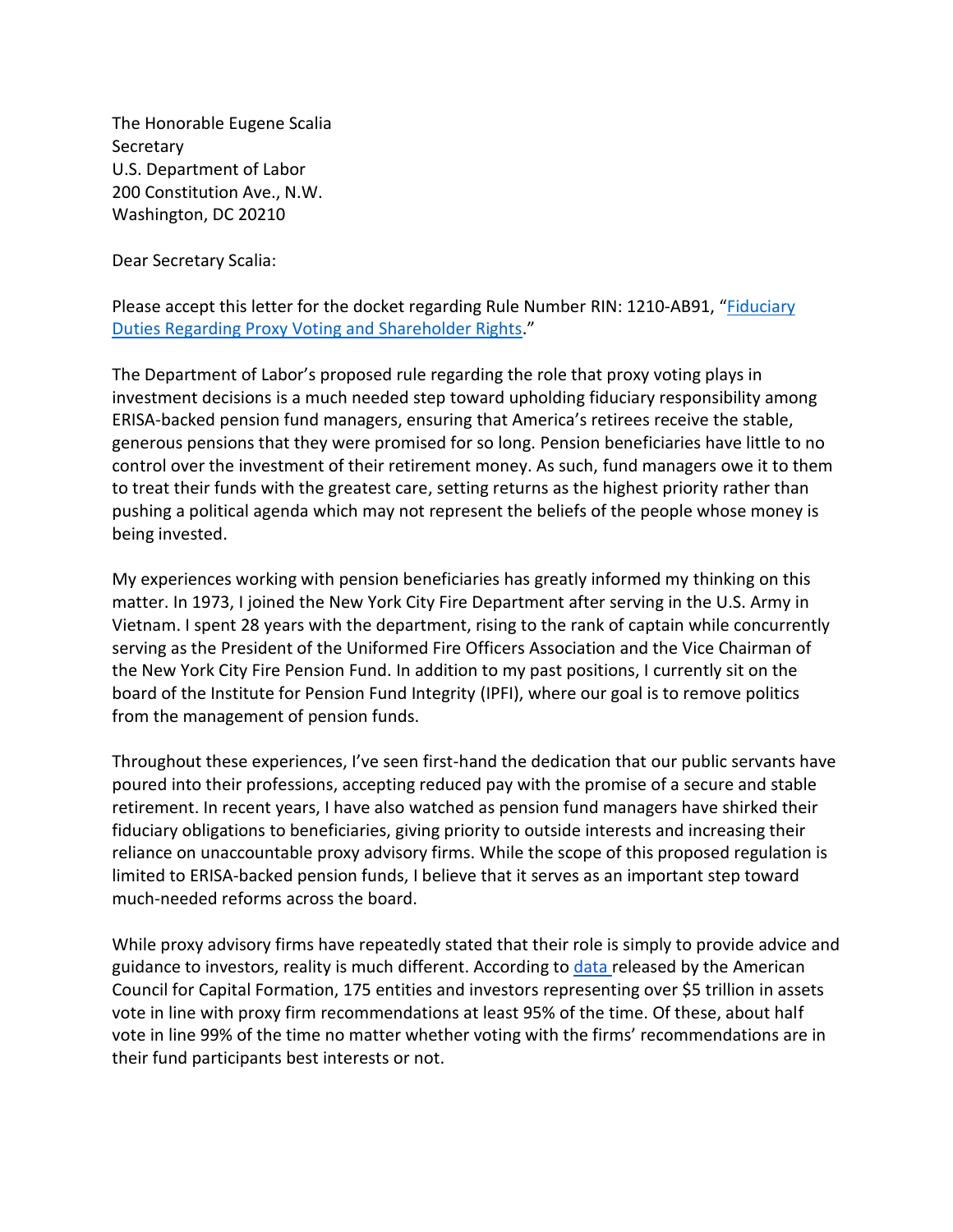Proxy advisory firms are not required to adhere to fiduciary duty like ERISA plan fiduciaries. Proxy advisory firms support ESG investment strategies. While fiduciaries are required to maximize returns on investments, ESG has been found to [produce 43.9%](https://www.pacificresearch.org/wp-content/uploads/2019/05/ESG_Funds_F_web.pdf) less in returns compared to standard index funds over a ten year period.

This rule would go a long way toward minimizing ERISA fiduciaries liability in light of their fiduciary responsibility. Perhaps most prominently, the scope of proxy voting would be narrowed so that fund fiduciaries could cast proxy votes only when they would have an economic impact on the retirement plan. This is an important step toward ensuring that fund managers must solely consider factors affecting the value of a plan's investment.

One area in which this rule could be improved would be to require a more stringent approach to the practice of "robo-voting," the process by which asset managers and other investors automatically vote in line with the recommendations provided to them by proxy advisory firms. While many major institutional investors do spend considerable resources evaluating proposals from management and shareholders, this is certainly not the case overall. An overwhelming number of fund managers have outsourced the oversight and decision-making process to proxy advisors. This practice is why investment managers are voting in-line with proxy recommendations nearly 100% of the time. Proxy advisors provide the recommendations and are allowed to vote those recommendations without client review. This practice disenfranchises pensioners who have entrusted fund managers in the hope that their decision making would come about through careful consideration and analysis, not through outsourcing.

Earlier this year, the Securities and Exchange Commission (SEC) issued guidance on robo-voting which sought to increase transparency into the practice. This guidance is mentioned in the Department's proposal, but if we are to truly take steps to correct the negative aspects of robovoting, we should go much further. One powerful option could be to place stronger limits on robo-voting in instances where there is a contested proxy firm recommendation. In these cases, in which there is an open rebuttal of a proxy firm recommendation by a client company, fiduciary duty should guide pension fund managers to adequately review their options. If there is no contestation, proxy voting may go forward unimpeded. Ultimately, the goal should be to provide pension beneficiaries with all of the insight they need into how their money is managed, while simultaneously finding avenues for cost-savings when available.

At the end of the day, proxy advisory firms are for-profit entities, and are therefore incentivized to make decisions that will improve their own standing and develop a wide-reaching market for their services amongst clients, not fund participants. This has too often meant the pursuit of certain political priorities, such as ESG, in investment decisions, over which the beneficiaries have little say.

This new rule put forward by the Department of labor is a positive step toward codifying the fiduciary responsibilities held by those we trust with our money. I applaud this motion as a part of a greater effort to maintain pension funds' independence from politics. More can and should